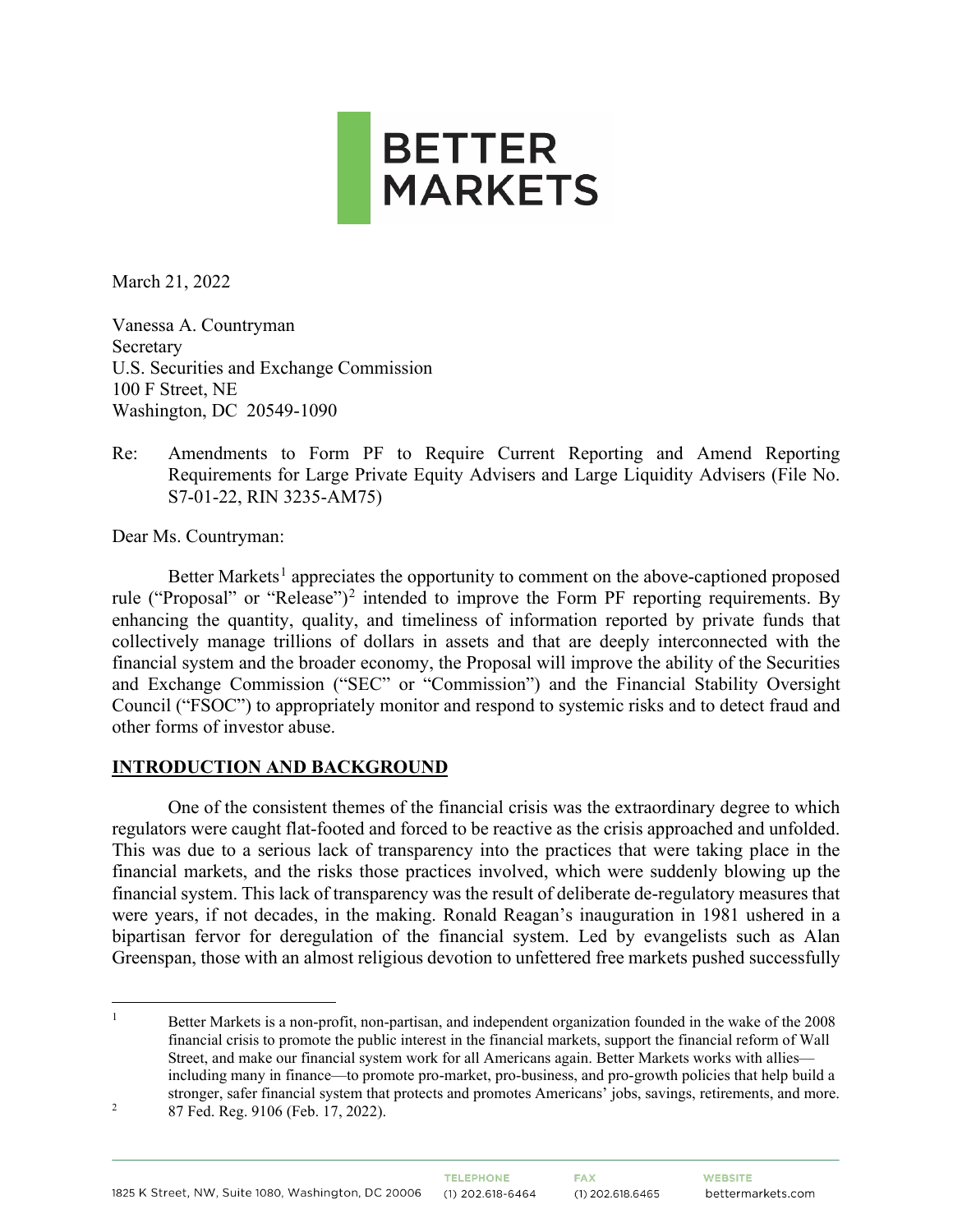to roll back existing financial regulations, and to prevent meaningful government regulation of new products and business models, such as swaps.

Thus, even as Alan Greenspan was confidently, and erroneously, explaining in 2005 that "private regulation generally has proved far better at constraining excessive risk-taking than has government regulation,"[3](#page-1-0) significant risk was building up in the financial system out of sight of regulators. What risks the regulators did not see they could not manage, and unsurprisingly, the hidden risks eventually blew up, bringing the financial system to the brink of collapse.<sup>[4](#page-1-1)</sup> Moreover, once the financial system started unraveling, the lack of current information exacerbated the crisis, as regulators seeking to respond to fast-moving, unprecedented events had to do so without adequate information about what was going on or where the real problems lay. The Financial Crisis Inquiry Report detailed how regulators were hamstrung and frustrated by their lack of knowledge as they tried to respond to the unfolding crisis:

"As they now realized, regulators did not know nearly enough about over-thecounter derivatives activities at Lehman and other investment banks, which were major OTC derivatives dealers. Investment banks disclosed the total number of OTC derivative contracts they had, the total exposures of the contracts, and their estimated market value, but they did not publicly report the terms of the contracts or the counterparties. Thus, there was no way to know who would be owed how much and when payments would have to be made—information that would be critically important to analyze the possible impact of a Lehman bankruptcy on derivatives counterparties and the financial markets."<sup>[5](#page-1-2)</sup>

A similar theme was sounded by a report analyzing hedge funds' contribution to the financial crisis and to systemic risk:

"Concerns about the lack of information on hedge funds were raised during the financial crisis. Regulators complained about the lack of transparency in hedge fund positions, leverage, and asset valuation and were frustrated by their inability to collect data on hedge funds. The secretiveness of hedge funds regarding their strategies and positions made it difficult for regulators and their creditors to fully understand the credit and market risks they pose."[6](#page-1-3)

<span id="page-1-0"></span><sup>3</sup> Chairman Alan Greenspan, Risk Transfer and Financial Stability, Remarks To the Federal Reserve Bank of Chicago's Forty-first Annual Conference on Bank Structure, Chicago, Illinois (May 5, 2005), [https://www.federalreserve.gov/boarddocs/speeches/2005/20050505/.](https://www.federalreserve.gov/boarddocs/speeches/2005/20050505/)

<span id="page-1-1"></span><sup>4</sup> *See* Saule T. Omarova, *From Gramm-Leach-Bliley to Dodd-Frank: The Unfulfilled Promise of Section 23a of the Federal Reserve Act*, 89 N.C. L. REV. 1683, 1717 (2011).

<span id="page-1-2"></span><sup>5</sup> Financial Crisis Inquiry Report 329 (2011), [https://www.govinfo.gov/content/pkg/GPO-FCIC/pdf/GPO-](https://www.govinfo.gov/content/pkg/GPO-FCIC/pdf/GPO-FCIC.pdf)

<span id="page-1-3"></span>[FCIC.pdf.](https://www.govinfo.gov/content/pkg/GPO-FCIC/pdf/GPO-FCIC.pdf)<br><sup>6</sup> Lloyd Dixon, Noreen Clancy & Krishna B. Kumar, Hedge Funds and Systemic Risk 63-64 (2012), [https://www.rand.org/content/dam/rand/pubs/monographs/2012/RAND\\_MG1236.pdf.](https://www.rand.org/content/dam/rand/pubs/monographs/2012/RAND_MG1236.pdf) This was in spite of the fact that the President's Working Group on Financial Markets had explicitly recommended greater transparency from hedge funds, a recommendation that was ignored. *Id.*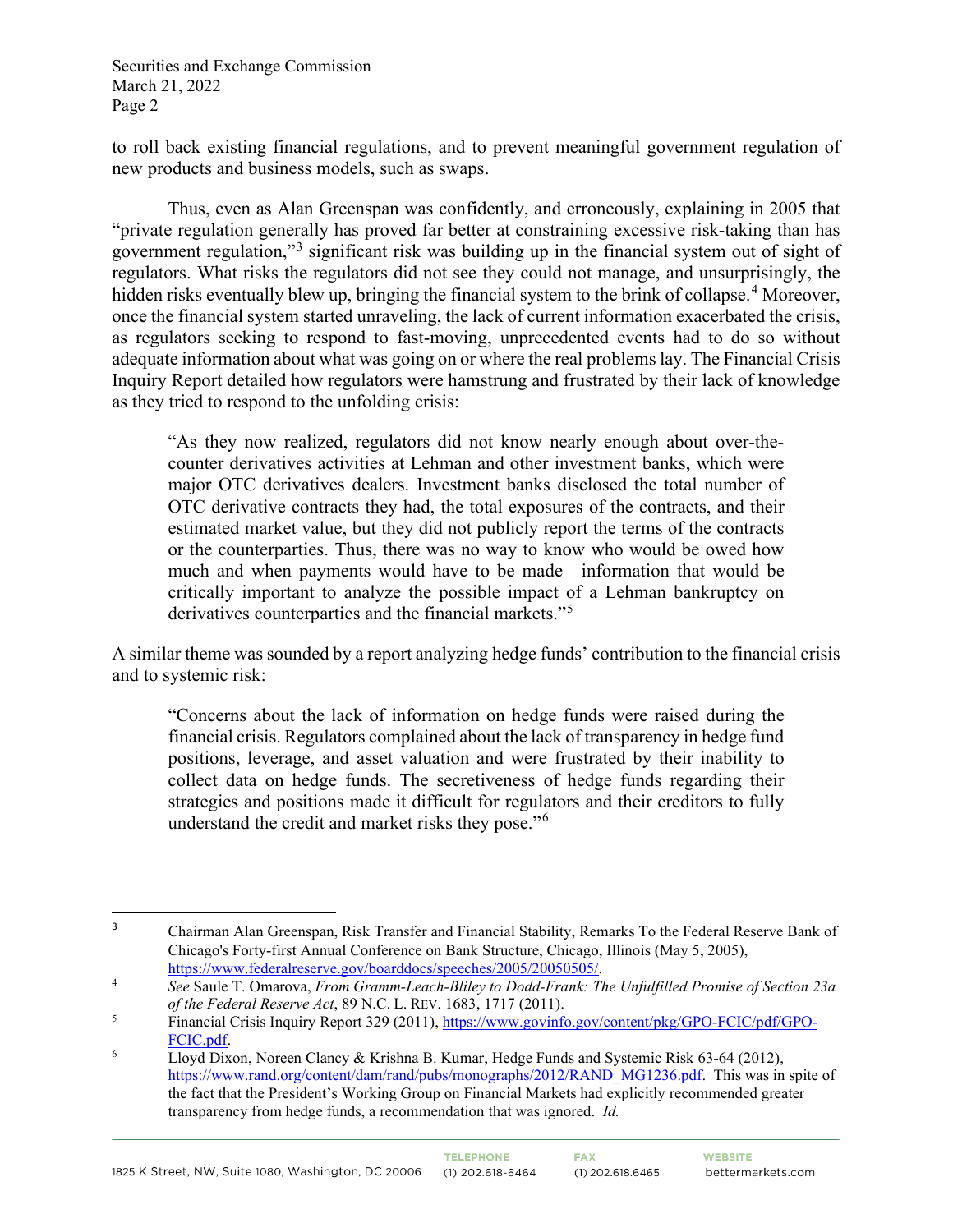Quite clearly, regulators need access to information to perform their critical oversight functions, to protect excessive risk from building up in the financial system, and to respond in a meaningful and effective way to the sudden onset of potentially destabilizing events.

Congress, recognizing the importance of transparency to protecting markets, investors, and the economy, passed the Dodd-Frank Act, which in large part sought to "aggressively address gaps in information" related to private funds and other previously opaque financial intermediaries and instruments.[7](#page-2-0) Included in that effort was Section 404, which allowed the SEC to require that advisers to private funds file reports with the Commission "as necessary and appropriate in the public interest and for the protection of investors, or for the assessment of systemic risk by the Financial Stability Oversight Council."[8](#page-2-1) Pursuant to Section 404, in 2011 the SEC adopted a rule requiring certain private fund advisers to periodically report certain information to the Commission, on a confidential basis, on Form PF.[9](#page-2-2) As the SEC has explained, the information provided on Form PF has proven significantly beneficial, not only allowing it and FSOC to better monitor ongoing risks to the financial system but also enabling the agencies to better understand trends in broader financial markets, to better understand the practices of private funds, and to better understand how those practices are evolving over time. This information in turn allows the SEC to craft better rules and efficiently focus its regulatory resources.<sup>[10](#page-2-3)</sup>

 However, the SEC only required that Form PF reports be filed quarterly (for large hedge fund advisers) or annually (for private equity fund advisers).<sup>[11](#page-2-4)</sup> This relatively infrequent reporting was driven in large part by a desire to reduce burdens on the industry.<sup>[12](#page-2-5)</sup> Moreover, reports for quarterly filers are not due until 60 days after the end of the relevant quarter, and reports for annual filers are not due until 120 days after the end of the relevant year.<sup>[13](#page-2-6)</sup> So while that information is useful for identifying broad trends in the industry, including a potential build-up of risk over the medium- and longer-term horizon, the infrequency of reporting, and the months-long time lag before reports are due, mean that the information in the reports will likely be stale before the SEC receives it. This in turn means that the SEC and FSOC will not have the most current information during times of market stress, when events are fast-moving and current information is critical to crafting an appropriate response to market stress, one of the key lessons of the financial crisis. As the SEC notes, recent periods of market stress, including market turmoil caused by the onset of the COVID-19 pandemic and resulting lockdowns in March 2020, and the trading frenzy surrounding GameStop and other so-called meme stocks in January 2021, have again highlighted the importance of having up-to-date information on significant market participants, including private funds with significant interconnectedness, during periods of financial market stress.

<span id="page-2-0"></span><sup>7</sup> Lloyd Dixon, Noreen Clancy & Krishna B. Kumar, Rand Corp., Hedge Funds and Systemic Risk xix  $(2012)$ ,  $\frac{https://www.random/content/dam/rand/pubs/monographs/2012/RAND_MG1236.pdf}{15 \text{ US } C \text{ s} 80\text{ h} A}$ 

<span id="page-2-1"></span> <sup>15</sup> U.S.C. § 80b-4.

<span id="page-2-2"></span><sup>9</sup>  $R$ elease at 9106.

<span id="page-2-3"></span><sup>10</sup> U.S. Securities and Exchange Commission Annual Staff Report Relating to the Use of Form PF Data 5-6 (Nov. 3, 2020), [https://www.sec.gov/files/2020-pf-report-to-congress.pdf.](https://www.sec.gov/files/2020-pf-report-to-congress.pdf)<br>
Release at 9108.<br>
Reporting by Investment Advisers to Private Funds and Certain Commodi

<span id="page-2-4"></span>

<span id="page-2-5"></span>Reporting by Investment Advisers to Private Funds and Certain Commodity Pool Operators and Commodity Trading Advisors on Form PF (Nov. 16, 2011), 76 Fed. Reg. 71,128, 71,141.

<span id="page-2-6"></span><sup>&</sup>lt;sup>13</sup> Reporting by Investment Advisers to Private Funds and Certain Commodity Pool Operators and Commodity Trading Advisors on Form PF (Nov. 16, 2011), 76 Fed. Reg. 71,128, 71,141.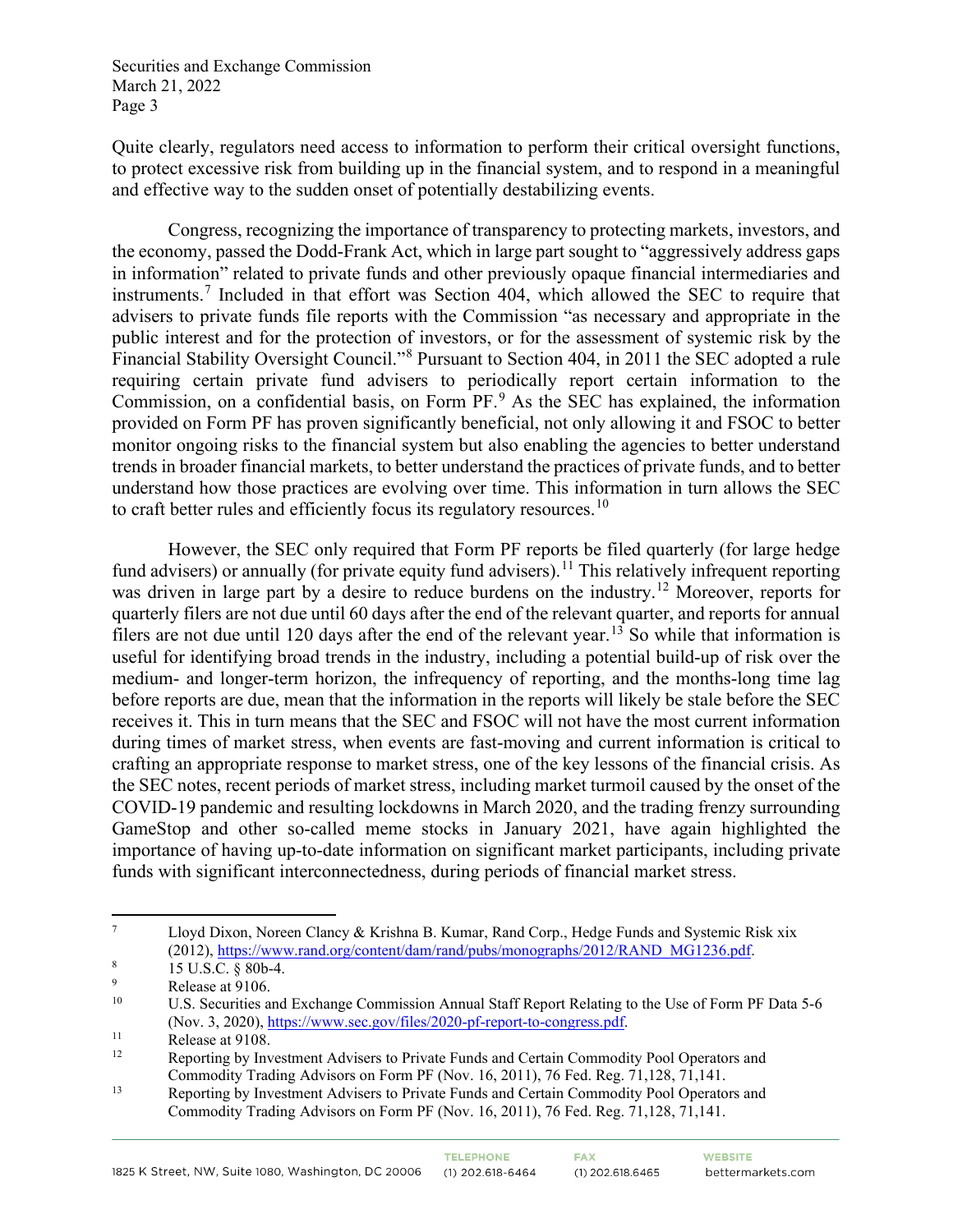#### **OVERVIEW OF PROPOSAL**

The SEC proposes to bolster the usefulness of Form PF by:

- Requiring that large hedge fund advisers and private equity advisers provide current reports within one business day of significant events;
	- o For large hedge fund advisers, those significant events would include extraordinary losses (20% of the fund's net asset value over the previous 10 days), significant increases in margin (a 20% increase in margin requirements over the previous 10 days) or margin defaults, significant changes to relationships with prime brokers, an extraordinary reduction in unencumbered cash, significant withdrawals or redemptions, and certain severe operational events;  $14$
	- o For private equity advisers, those significant events would include execution of potentially conflicted adviser-led secondary transactions, limited or general partner clawbacks, removal of a general partner, or termination of a fund or its investment period.<sup>[15](#page-3-1)</sup>
- Reducing the threshold for large private equity adviser reporting from \$2 billion in assets under management to \$1.5 billion, and requiring more granular information on fund operations and strategies and its relationship and dealings with portfolio companies;<sup>[16](#page-3-2)</sup>
- Requiring that large liquidity funds, which are largely indistinguishable from money market funds, report information similar to that required to be reported by money market funds (as that information has been proposed to be amended by the SEC in a separate rule proposal).<sup>[17](#page-3-3)</sup>

#### **COMMENTS**

If finalized as proposed, the amendments to Form PF will be the culmination of a wellconsidered rulemaking process. Having adopted Form PF in 2011, the SEC now has years of experience assessing its utility, how it has been useful, and where it could be improved. The form is critically important as it serves as the SEC's primary insight into an otherwise opaque industry. That the SEC is not proposing to make wholesale changes to Form PF indicates that its 2011 rule was largely well-designed; nevertheless, it is entirely appropriate for the SEC, considering its experience in the intervening years (which has included multiple instances of market stress) to revisit Form PF and address what shortcomings it may have, particularly those related to the timeliness and granularity of key information. Addressing these shortcomings may not require wholesale changes to what the Commission originally adopted in 2011, but what changes are being

<span id="page-3-0"></span><sup>&</sup>lt;sup>14</sup> Release at 9111-17.<br><sup>15</sup> Polesce at 0117-10

<span id="page-3-1"></span><sup>&</sup>lt;sup>15</sup> Release at 9117-19.<br> $\frac{16}{2}$  Release at 0110.22

<span id="page-3-3"></span><span id="page-3-2"></span> $^{16}$  Release at 9119-23<br> $^{17}$  Release at 9123.26

Release at 9123-26.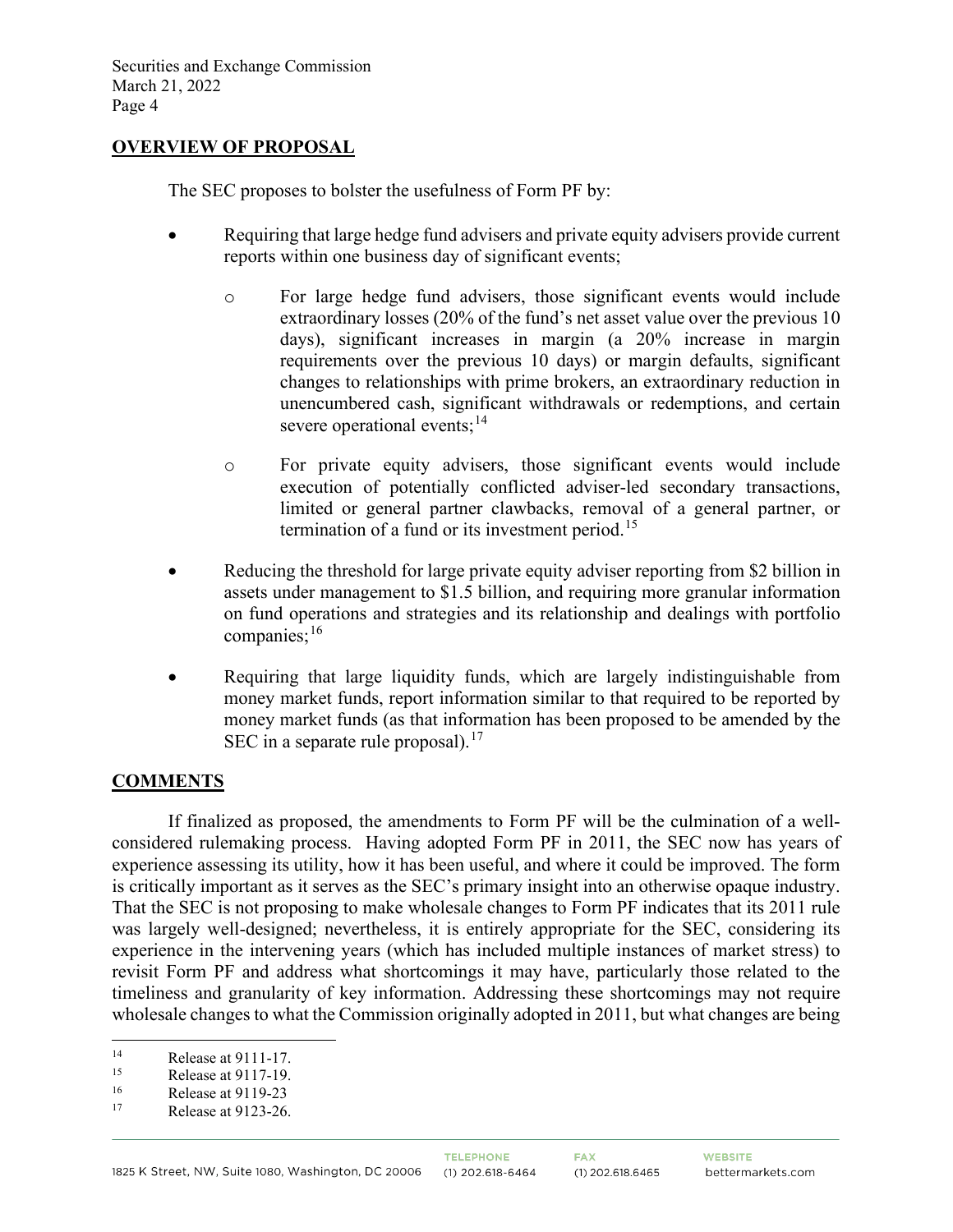proposed are essential to the SEC's mission of protecting markets and investors, and to FSOC's mission of protecting the financial system. The arguments of the lone dissenting commissioner (which will surely be echoed by the industry) reflect an unduly narrow view of the SEC's mission and the nature of the private fund market. The SEC must not water down the Proposal in response to these and other misplaced attempts to persuade the SEC to scale back its efforts to protect markets, investors, and the financial system in favor of the already substantial private profits of private fund advisers.

#### **I. PRIVATE FUNDS ARE CRITICALLY IMPORTANT TO THE FINANCIAL SYSTEM AND THE ECONOMY.**

Assessing the Proposal requires an appreciation of the important yet largely hidden role of private funds in the financial system and the economy. These funds play a key role in managing the assets of savers and investors, including retirement savers. Private funds are also deeply interconnected with the financial system and the economy more broadly. Private funds are involved in the credit markets as both users and sources of credit; they invest significantly in both public and private markets; and especially in the case of private equity, they own and run operating companies.

# *A. Private Funds Have Trillions of Dollars in Assets Under Management Including Retirement Savings.*

The value of private fund assets is enormous, and that number is only growing. In 2013, the gross value of assets under management by private funds was about \$8 trillion.<sup>[18](#page-4-0)</sup> As of the second quarter of 2021, that number had more than doubled to over \$18 trillion.<sup>[19](#page-4-1)</sup> This is a tremendous pool of capital and its deployment is obviously significant to the entire economy, and it therefore warrants meaningful oversight by the SEC. The importance to the SEC's mission is even more pronounced, however, in light of whose assets are being managed. One common misconception is that private markets and private funds are only of concern to "well-heeled investors."[20](#page-4-2) This ignores that everyday Americans are, in fact, exposed to private funds in a number of ways, most notably through pension plans. As the SEC explained in the Release, as of the fourth quarter of 2020, "public pension plans had \$1,533 billion invested in reporting private funds while private pension plans had \$1,248 billion invested in reporting private funds, making up 13.3 percent and 10.9 percent of the overall beneficial ownership in the private equity industry,

<span id="page-4-0"></span><sup>&</sup>lt;sup>18</sup> SEC Division of Risk Management, Private Fund Statistics: Fourth Quarter 2015 at 5 (Dec. 30, 2015), [https://www.sec.gov/divisions/investment/private-funds-statistics/private-funds-statistics-2014-q4-](https://www.sec.gov/divisions/investment/private-funds-statistics/private-funds-statistics-2014-q4-accessible.pdf)<br>accessible.pdf.

<span id="page-4-1"></span><sup>&</sup>lt;sup>19</sup> SEC Division of Risk Management, Private Fund Statistics: Second Quarter 2021 at 5 (Jan. 14, 2022), [https://www.sec.gov/divisions/investment/private-funds-statistics/private-funds-statistics-2021-q2](https://www.sec.gov/divisions/investment/private-funds-statistics/private-funds-statistics-2021-q2-accessible..pdf) [accessible..pdf.](https://www.sec.gov/divisions/investment/private-funds-statistics/private-funds-statistics-2021-q2-accessible..pdf)<br><sup>20</sup> Commissioner Hester M. Peirce, Statement on Proposed Amendments to Form PF to Require Current

<span id="page-4-2"></span>Reporting and Amend Reporting Requirements for Large Private Equity Advisers and Large Liquidity Fund Advisers (Jan. 26, 2022) ("Congress did not conceive of Form PF to facilitate the Commission's desire to inoculate well-heeled investors against downturns, losses, or fund failures."), [https://www.sec.gov/news/statement/peirce-form-pf-20220122.](https://www.sec.gov/news/statement/peirce-form-pf-20220122)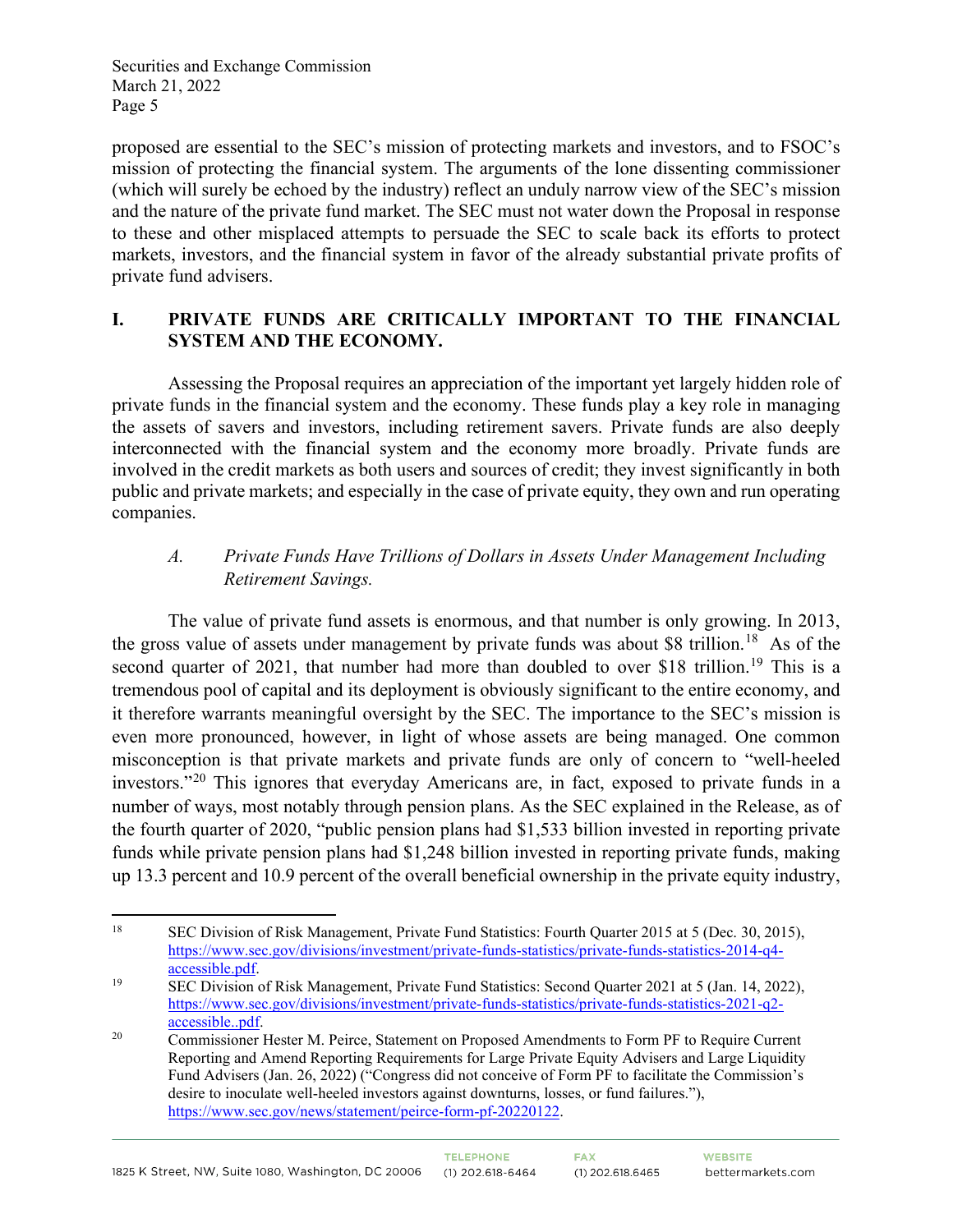respectively."[21](#page-5-0) In other words, oversight of private funds is not just oversight over the money of the richest Americans. Rather, it is oversight over billions of hard-earned dollars of everyday Americans, accumulated over a lifetime of productive work and set aside to secure their retirement.

### *B. Private Funds Have Deep Interconnectedness With the Financial System and the Broader Economy.*

Beyond the amount of money they manage, and whose money it is, private funds are also deeply interconnected with the rest of the financial system, as well as the broader economy. These interconnections can pose significant risks. For example, hedge funds, as significant sources of speculative investment, can fuel speculative bubbles; during the runup to the financial crisis many hedge funds were heavily invested in the housing market, which contributed to the dramatic expansion of the housing bubble.<sup>[22](#page-5-1)</sup> Hedge funds are also exposed to other important financial institutions through their prime brokerage relationships, which means that distress at a hedge fund can be transmitted to large banks and other systemically important institutions.<sup>[23](#page-5-2)</sup> Private funds in stress may also be forced to engage in fire sales of assets in an attempt to survive. This can pose systemic risk, especially in times of market stress, because these fire sales can depress asset prices further, impacting other firms and creating a spiral of falling prices.

And obviously, each type of fund can have a direct and significant impact on the real economy. Hedge funds hold significant positions in the securities of operating companies; private equity funds directly own and operate operating companies, often to the detriment of other stakeholders, including employees and customers; liquidity funds, like money market funds, invest in short-term debt such as commercial paper that is critical to the ongoing operations of many companies. Ultimately, distress at private funds will not be limited to the funds themselves but will have an impact on the financial system and the broader economy.

## **II. THE PROPOSED KEY-EVENT REPORTING REQUIREMENTS WILL HELP THE SEC AND FSOC MONITOR AND RESPOND TO ISSUES IN THE MARKETPLACE.**

As noted above, the Proposal is an appropriate response to the SEC's experience with Form PF, including its current effectiveness and its limitations. In particular, the SEC has recognized that the utility of Form PF, in certain scenarios, could be hampered by the staleness of its data. One appropriate regulatory response to the lack of current information conveyed in Form PF would have been simply to require more frequent reporting, perhaps monthly or even weekly, an option that is clearly authorized by Section 404 of the Dodd-Frank Act. However, for the time being at least, the SEC has chosen to take a more measured approach. The SEC did not opt to increase the frequency of standard Form PF reports, as it could have, which would have imposed further

<span id="page-5-0"></span><sup>&</sup>lt;sup>21</sup> Release at 9129.<br> $\frac{122}{1 \text{ log d}} \frac{129}{1 \text{ log d}}$ 

<span id="page-5-1"></span>Lloyd Dixon, Noreen Clancy & Krishna B. Kumar, Rand Corp., Hedge Funds and Systemic Risk xix (2012)[, https://www.rand.org/content/dam/rand/pubs/monographs/2012/RAND\\_MG1236.pdf.](https://www.rand.org/content/dam/rand/pubs/monographs/2012/RAND_MG1236.pdf) 23 Hossein Nabilou & Alessio M. Pacces, *The Hedge Fund Regulation Dilemma: Direct vs. Indirect* 

<span id="page-5-2"></span>*Regulation*, 6 Wm. & Mary Bus. L. Rev. 183, 211 (2015) ("The top prime brokers are almost all LCFIs that have exposure to hedge funds and to each other. This interconnectedness makes them a key channel of systemic risk contagion stemming from hedge funds.").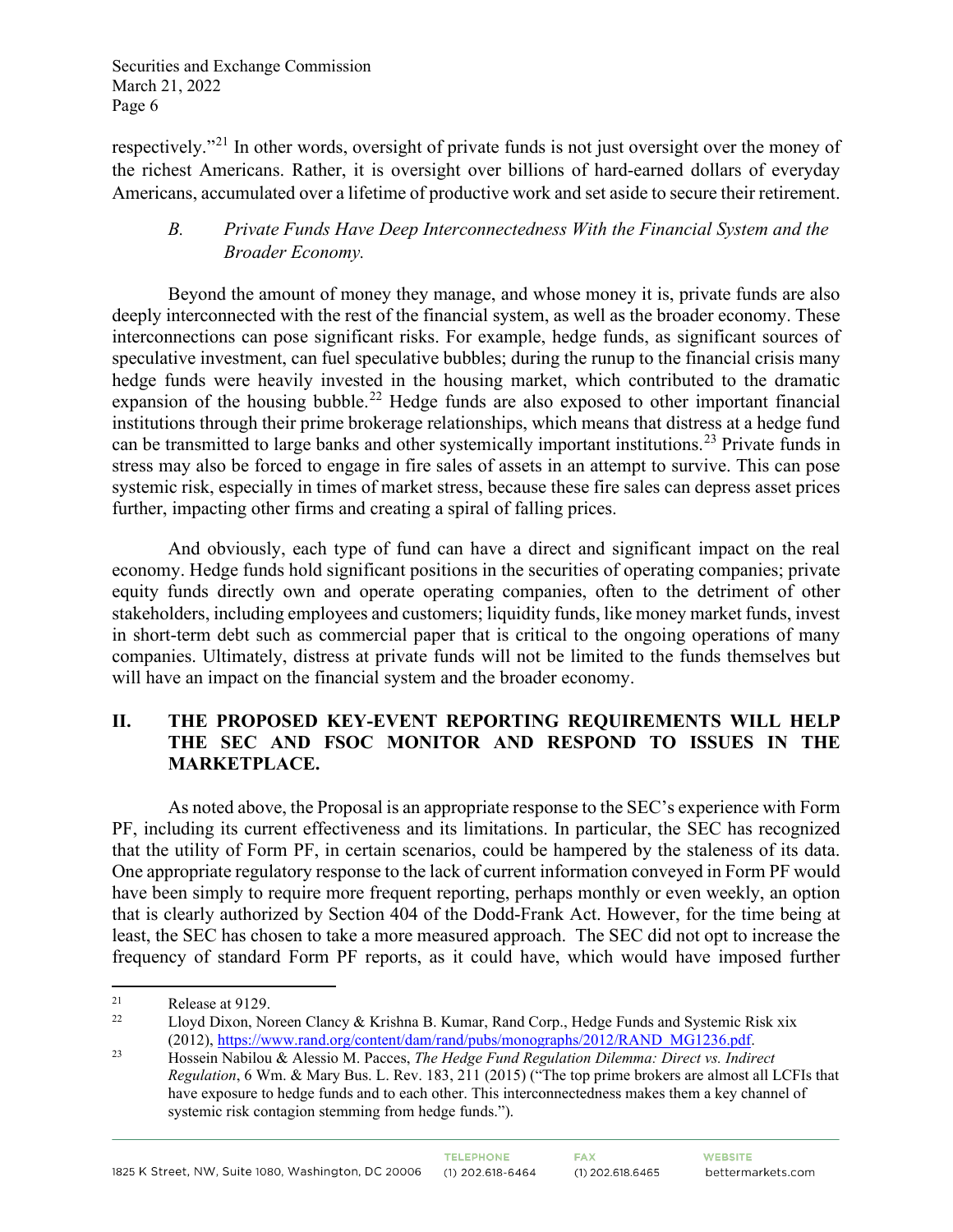obligations on reporting entities. Instead, to address its primary concern, the SEC proposed the more targeted measure of requiring that private funds provide a current report upon the occurrence of certain **extraordinary events**. This is amply justified. For example, a 20% reduction in net asset value over a ten-day period would be a significant event, to say the least, for any hedge fund. It would render a hedge fund that is levered 5:1 insolvent.<sup>[24](#page-6-0)</sup> Even if a hedge fund were not levered to that degree, a 20% loss in value over such a short term would certainly rattle investors, spook markets, and necessitate an urgent and hard look by regulators into a variety of issues related to the fund to protect markets and investors. The rest of the triggering events are similarly important but also infrequent and unpredictable.<sup>[25](#page-6-1)</sup>

In short, the SEC continues to be satisfied that data from relatively infrequent reporting from private funds will allow it to effectively oversee private fund advisers, but that in extraordinary and likely rare scenarios, it needs much more current information to perform those functions. This is not a "fundamental shift of Form PF's scope and purpose," $^{26}$  $^{26}$  $^{26}$  as some have claimed. Rather, these modest and appropriate changes will help the SEC and FSOC better monitor systemic risk and protect investors, which both Congress and the SEC originally identified as the core purposes of Form PF.

## *A. The Proposed Reporting Requirements Will Improve the Ability of the SEC and FSOC to Monitor Systemic Risks and Respond to Potentially Significant Events.*

Currently, at most, hedge funds report information on Form PF quarterly, and in that event nearly two months after the end of the quarter. That frequency of reporting may give the SEC and FSOC insight into slower-moving, longer-term trends and more gradual build-up of risk in the system. But market conditions can go from ordinary to stressed in much less time than one quarter plus 60 days. When 2020 began, few people outside of the medical profession knew what a "coronavirus" was, and the term "COVID-19" would have been meaningless to almost the entire global population.[27](#page-6-3) Yet by the end of that first quarter of 2020, COVID-19 lockdowns were in place across America and the world, and in response, markets were in significant turmoil. [28](#page-6-4) In other words, in a span of less than three months, markets were in turmoil as a result of a risk no

<span id="page-6-0"></span><sup>&</sup>lt;sup>24</sup> Ezra Klein, Exploring Financial Regulation: Leverage and Capital Requirements (Apr. 19, 2010), [http://voices.washingtonpost.com/ezra-klein/2010/04/explaining\\_financial\\_regulatio.html.](http://voices.washingtonpost.com/ezra-klein/2010/04/explaining_financial_regulatio.html)<br>Release at 9135.<br><sup>26</sup> The SEC's annuase is a feature from what some exities have alguned as they assume the SI

<span id="page-6-1"></span>

<span id="page-6-2"></span><sup>26</sup> The SEC's approach is a far cry from what some critics have claimed as they accuse the SEC of acting out of an "insatiable desire for data," driven by its own "curiosity" and unbounded by a "limiting principle." *See* Commissioner Hester M. Peirce, Statement on Proposed Amendments to Form PF to Require Current Reporting and Amend Reporting Requirements for Large Private Equity Advisers and Large Liquidity Fund Advisers (Jan. 26, 2022), [https://www.sec.gov/news/statement/peirce-form-pf-20220122.](https://www.sec.gov/news/statement/peirce-form-pf-20220122) As explained in the text above, the SEC has been restrained in its approach while ensuring that it will have the quantum of data it needs to understand the risks that private funds may pose to financial stability and to investors.<br><sup>27</sup> *Cf.* AJMC, A Timeline of COVID-19 Developments in 2020 (noting that as of January 9, 2020, "the World

<span id="page-6-3"></span>Health Organization (WHO) still has doubts about the roots of what would become the COVID-19 pandemic, noting that the spate of pneumonia-like cases in Wuhan could have stemmed from a new coronavirus.").

<span id="page-6-4"></span><sup>&</sup>lt;sup>28</sup> Sean Collins, ICI, Market Turmoil and Liquidity Crunch Rooted in the COVID-19 Pandemic (Oct. 14, 2020), [https://www.ici.org/system/files/attachments/pdf/20\\_view\\_covidrpt1\\_print.pdf.](https://www.ici.org/system/files/attachments/pdf/20_view_covidrpt1_print.pdf)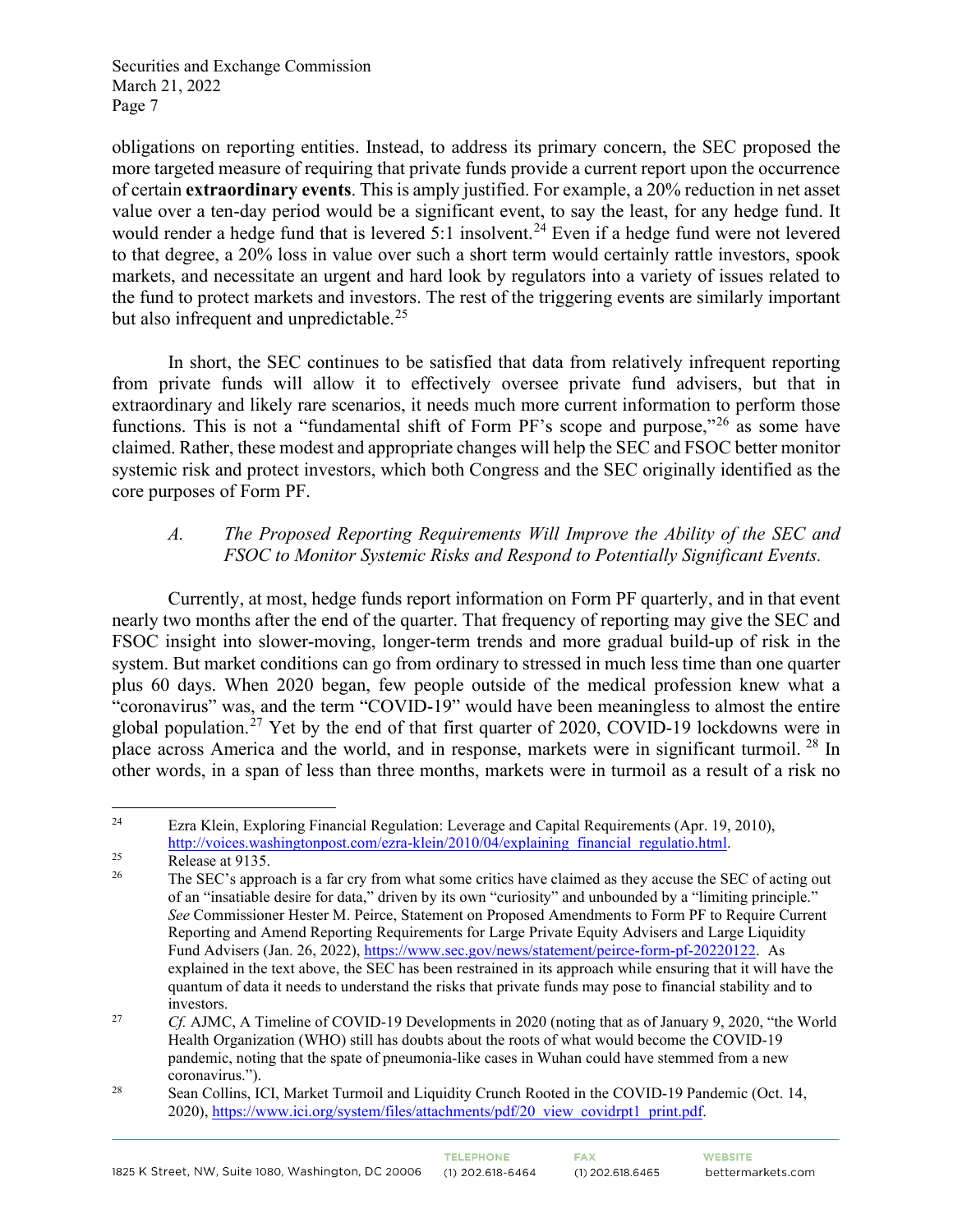one would have even been able to name at the beginning of the quarter. As the SEC indicates in the Release, the fast-moving market upheaval caused by COVID-19 highlighted the need for more current information on private funds in times of market stress, as blind spots during periods of rapidly evolving stress can prevent regulators from understanding what is going on and where the markets are most fragile. That in turn can lead to a suboptimal response capable of turning a period of stress to blossom into a crisis.[29](#page-7-0)

Importantly, the proposed key-event reporting will not only help the SEC and FSOC see emerging risks on a shorter time horizon than is currently possible with only quarterly or annual reporting, but also better equip the SEC and FSOC, if necessary, to respond appropriately when a significant issue at one or more private funds threatens to spiral into a crisis **immediately**. First, the new reporting requirements will allow regulators to better determine whether an issue at a private fund potentially signals deteriorating market conditions that could blow up into a crisis, or whether an issue at a private fund is itself indicative of a **crisis already underway.** Second, if the SEC or FSOC determines that a crisis is underway, current reporting that details the nature of a fund's assets, its exposures, and its counterparties, will give the SEC and FSOC crucial information about where the crisis may spread so that they can appropriately focus their responses.

### *B. The Key-Event Reporting Requirements Will Appropriately Allow the SEC to Monitor the Private Fund Adviser Market for Investor Protection Concerns.*

Several of the key-event reporting requirements, especially those applicable to private equity advisers, have a clear investor protection component.<sup>30</sup> Some critics of the Proposal have claimed that this focus on investor protection represents a "fundamental shift" in the purpose of Form PF from market oversight to "the Commission's desire to inoculate well-heeled investors against downturns, losses, or fund failures," which is, according to this view, not what Congress or the SEC originally intended.<sup>[31](#page-7-2)</sup> This criticism misses the mark for at least two reasons.

First, it ignores the plain fact that both Congress and the SEC envisioned that Form PF would be useful for investor protection.<sup>[32](#page-7-3)</sup> Section 404 of the Dodd-Frank Act explicitly provides that the SEC can require private funds to "file with the Commission such reports regarding private funds advised by the investment adviser, as necessary and appropriate in the public interest and for the protection of investors, or for the assessment of systemic risk."<sup>[33](#page-7-4)</sup> Likewise, in the

<span id="page-7-1"></span><span id="page-7-0"></span><sup>&</sup>lt;sup>29</sup> *See* Release at 9107.

See, e.g., Release at 9117 (explaining that adviser-led secondary transactions "have become increasingly" common in the private equity space and may present conflicts of interest that merit timely reporting and monitoring given that these conflicts, particularly those that arise because the adviser (or its related person) is on both sides of the transaction in an adviser-led secondary transaction with potentially different economic incentives, have the potential to negatively impact investors.").

<span id="page-7-2"></span><sup>&</sup>lt;sup>31</sup> Commissioner Hester M. Peirce, Statement on Proposed Amendments to Form PF to Require Current Reporting and Amend Reporting Requirements for Large Private Equity Advisers and Large Liquidity Fund Advisers (Jan. 26, 2022), [https://www.sec.gov/news/statement/peirce-form-pf-20220122.](https://www.sec.gov/news/statement/peirce-form-pf-20220122)<br>32 There is no question that investor protection is the paramount mission of the SEC ("The mission of the SEC

<span id="page-7-3"></span>is **to protect investors**; maintain fair, orderly, and efficient markets; and facilitate capital formation.) (emphasis added) (last accessed Mar. 16, 2022), [https://www.sec.gov/about.shtml.](https://www.sec.gov/about.shtml)<br>
33 15 U.S.C. § 80b-4(b)(1)(A) (emphasis added).

<span id="page-7-4"></span>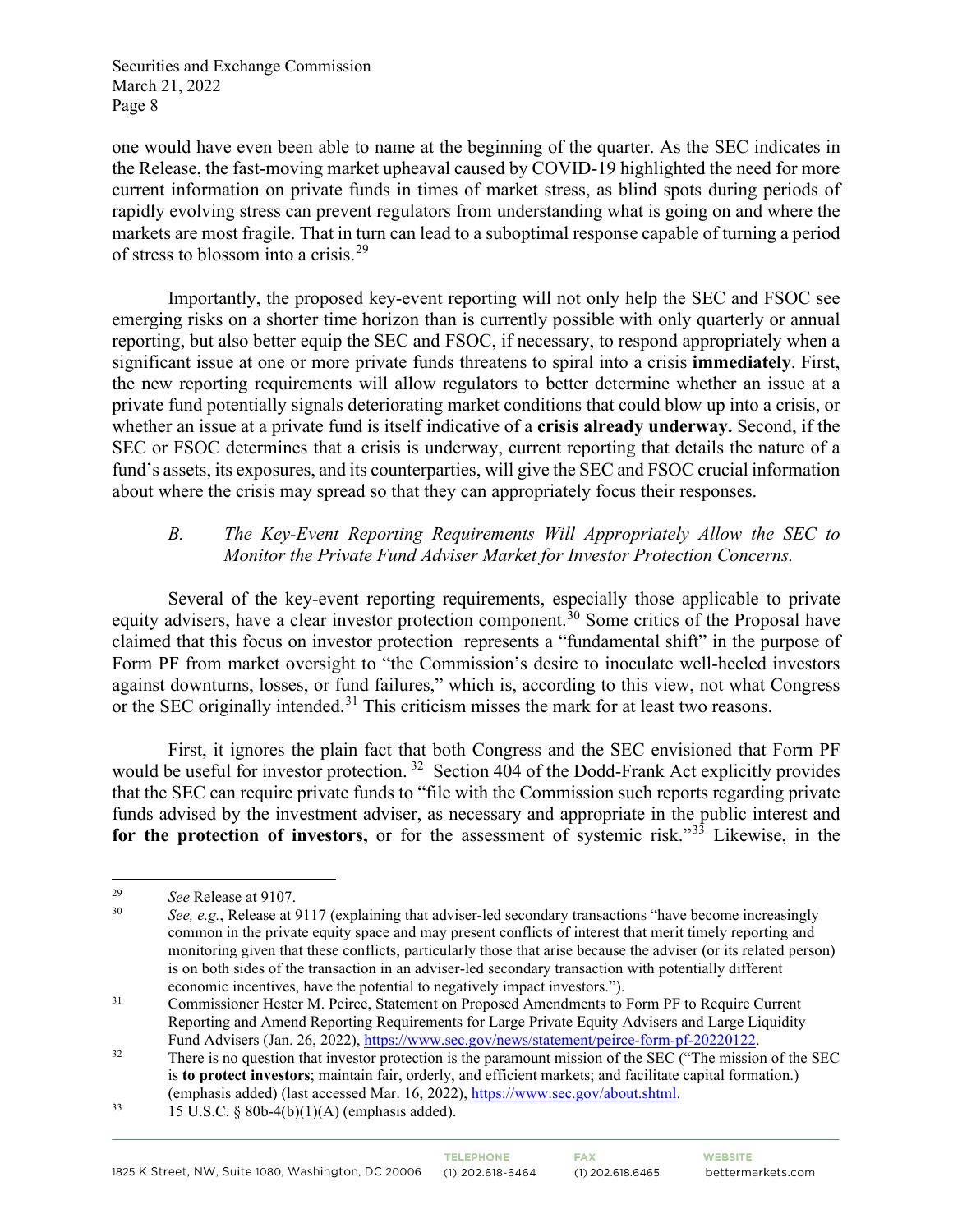adopting release for Form PF in 2011, the SEC made crystal clear that investor protection was one of its principal purposes and expected benefits:

"We believe that Form PF will create two principal classes of benefits. First, the information collected will facilitate FSOC's understanding and monitoring of systemic risk in the private fund industry and assist FSOC in determining whether and how to deploy its regulatory tools with respect to nonbank financial companies. Second, we expect this information to enhance the Commissions' ability to evaluate and develop regulatory policies and **improve the efficiency and effectiveness of our efforts to protect investors** and maintain fair, orderly and efficient markets."[34](#page-8-0)

Thus, while market oversight was a core purpose of Form PF as originally promulgated, investor protection has also always been an important goal of the form.<sup>[35](#page-8-1)</sup> In other words, the proposed keyevent reporting requirements that focus on investor protection are neither a subversion of Congressional intent nor a fundamental departure from the SEC's original purpose for the form. Instead, by improving the utility of the form as one of the SEC's investor protection tools, the proposed current reporting requirements will ensure that the form better serves one of the purposes that it was always intended to serve.

Second, critics also miss the mark in accusing the SEC of simply seeking to protect "wellheeled investors" with the investor protection portions of the rule. As a threshold point, the SEC has a duty to protect all investors who participate in the capital markets, regardless of how wellheeled they may be. More to the point, this view represents a fundamental misunderstanding about who is actually exposed to private funds. In fact, as explained above, these private funds manage billions of dollars of retirement savings through public and private pension plans, as well as other vehicles. This is one of the reasons both Congress and the SEC have always intended Form PF to promote investor protection because both have understood that it is not just "well-heeled investors" who are exposed to private funds: In fact, it is the money that Americans are depending on for retirement security after a lifetime of productive work.<sup>[36](#page-8-2)</sup> That is worth protecting.

And it is clear that the proposed key-event reporting requirements will improve the SEC's ability to monitor and address investor protection concerns arising in private funds. In particular, one of the triggers for a private equity adviser to file a current report on Form PF would be the consummation of an adviser-led secondary transaction "that offers private fund investors the choice to: (1) sell all or a portion of their interests in the private fund; or (2) convert or exchange all or a portion of their interests in the private fund for interests in another vehicle advised by the adviser or any of its related persons."<sup>[37](#page-8-3)</sup> As the SEC explains, these transactions, increasingly prevalent, involve potential conflicts of interest, particularly where "the adviser (or its related person) is on both sides of the transaction in an adviser-led secondary transaction with potentially

<span id="page-8-0"></span><sup>&</sup>lt;sup>34</sup> Reporting by Investment Advisers to Private Funds and Certain Commodity Pool Operators and Commodity Trading Advisors on Form PF (Nov. 16, 2011), 76 Fed. Reg. 71,128, 71,132.

<span id="page-8-1"></span><sup>&</sup>lt;sup>35</sup> Reporting by Investment Advisers to Private Funds and Certain Commodity Pool Operators and Commodity Trading Advisors on Form PF (Nov. 16, 2011), 76 Fed. Reg. 71,128, 71,164.

<span id="page-8-3"></span><span id="page-8-2"></span> $rac{36}{37}$  Release at 9129.

Release at 9117.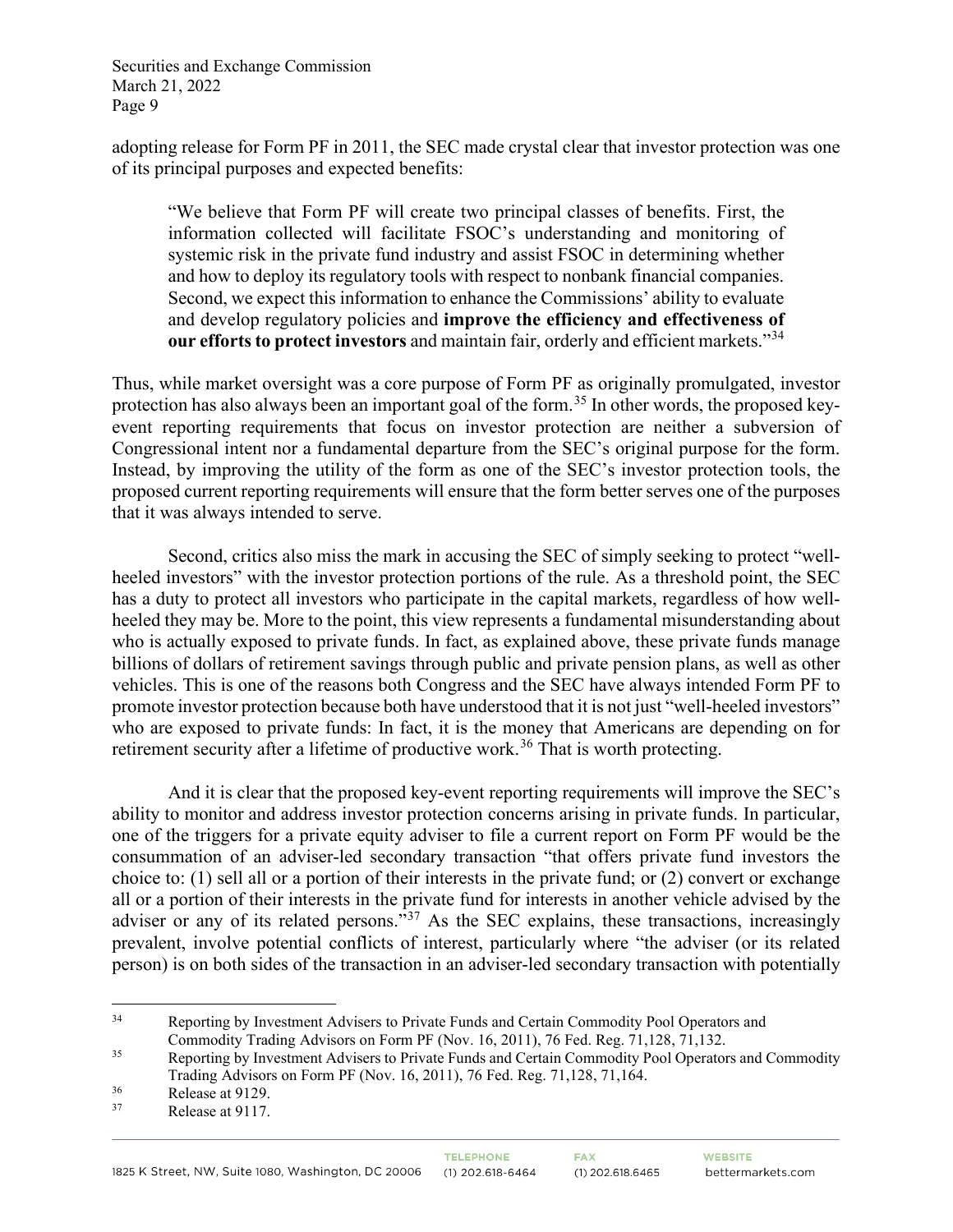different economic incentives."[38](#page-9-0) Ultimately, the current reporting requirements will help the SEC fulfill its investor protection role.

## **III. THE CHANGES TO THE PRIVATE FUND EQUITY ADVISER REPORTING REQUIREMENTS WILL ENSURE THAT FORM PF INCLUDES USEFUL AND REPRESENTATIVE MARKET DATA.**

The SEC proposes to lower the reporting threshold for large private equity advisers from \$2 billion in assets under management to \$1.5 billion. As it reasonably explains in the Release, this change is due to the continued growth of the private equity industry. When the threshold was originally established in 2011, it covered approximately 75% of the industry, whereas currently only 67% of the industry is covered.<sup>[39](#page-9-1)</sup> Reducing the threshold would mean that about 75% of the industry is covered again, which will ensure "that Form PF continues to capture and provide robust data on a sizable portion of the private equity industry."[40](#page-9-2) 

This is a reasonable and appropriate response to changing market conditions that, absent the proposed reduction, would negatively impair the quantity and quality of data available to the SEC. Beyond ensuring that current data is sufficiently representative to accurately capture the current state of the industry, the reduction to the reporting threshold will also ensure that data is comparable across time periods, which will assist the SEC and FSOC in monitoring trends over time. It is of little consequence that the SEC originally intended the threshold to cover a relatively small number of advisers while capturing a more significant portion of assets under management.<sup>[41](#page-9-3)</sup> The SEC has been analyzing Form PF for years, and this experience has led it to conclude that reducing the reporting threshold for the large private equity advisers will strike the right balance between limiting burdens on smaller private equity advisers while collecting a robust, usable, and comparable data set. $42$ 

Similarly, the SEC proposes to add questions to Form PF for large private equity advisers relating to their operations, including, among other things, investment strategies, portfolio company capital structure, borrowing activity for the fund, defaults, and bridge financing for portfolio companies.<sup>[43](#page-9-5)</sup> Again, reflecting the SEC's experience with Form PF, the addition of these questions will enable the SEC and FSOC to better monitor where risks might be building up in the industry as a whole, in particular funds, at fund investors, and in the portfolio companies of private equity funds.

<span id="page-9-0"></span> $\frac{38}{39}$  Release at 9117.

<span id="page-9-1"></span> $R$ elease at 9120.

<span id="page-9-2"></span> $^{40}$  Release at 9120.

<span id="page-9-3"></span>Reporting by Investment Advisers to Private Funds and Certain Commodity Pool Operators and Commodity Trading Advisors on Form PF (Nov. 16, 2011), 76 Fed. Reg. 71,128, 71,135.

<span id="page-9-4"></span> $R$ elease at 9120.

<span id="page-9-5"></span>Release at 9121-22.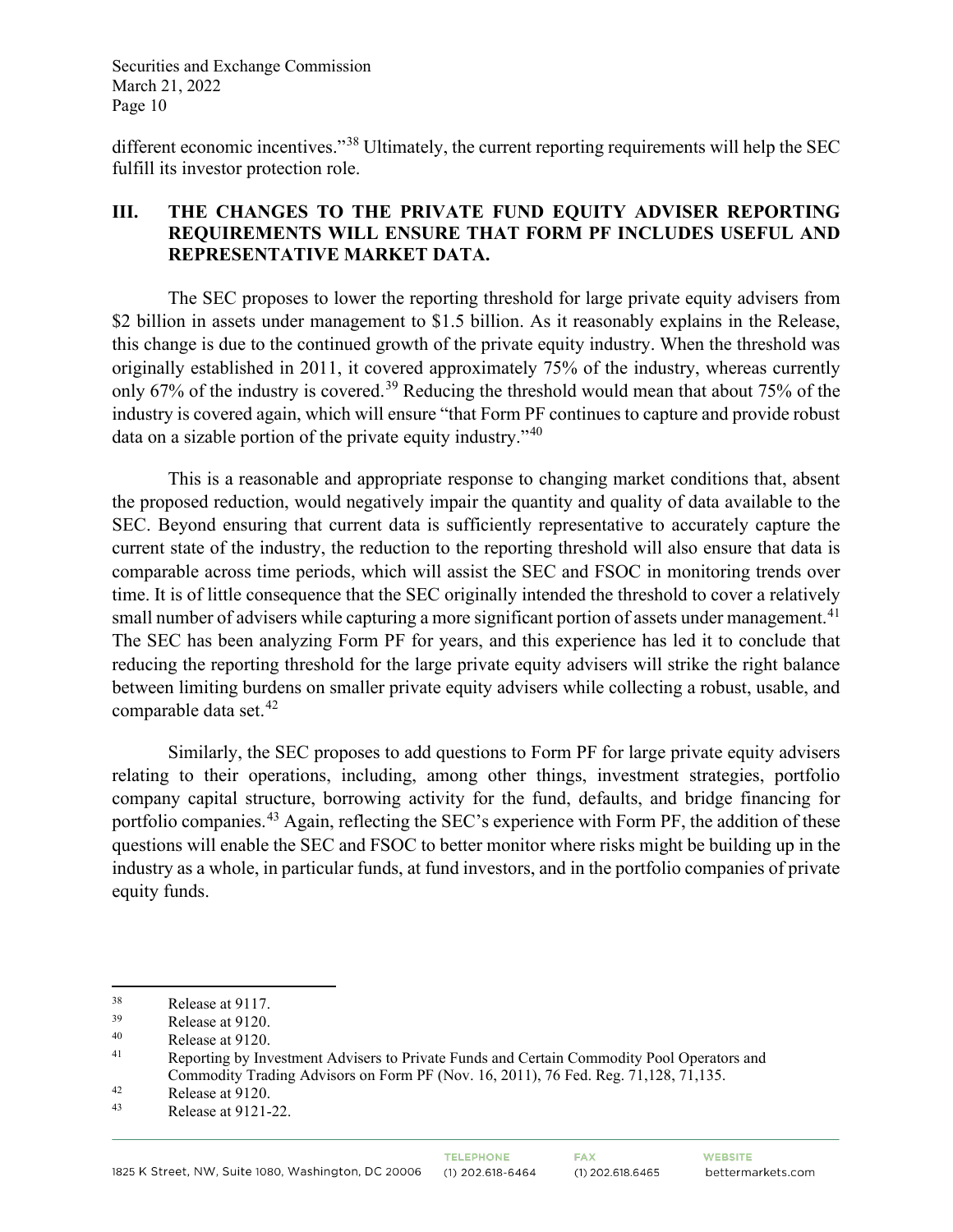## **IV. THE LARGE LIQUIDITY FUND ADVISER REPORTING CHANGES ARE CRITICAL TO PROTECTING THE FINANCIAL SYSTEM**

The SEC also proposes to amend the questions related to large liquidity fund advisers so that they are consistent with what money market funds will be required to report on Form N-MFP, as it is proposed to be amended.<sup>[44](#page-10-0)</sup> These are important changes. As noted in the Release, liquidity funds seek to maintain a stable net asset value for investors, and do so "by investing in highquality, short-term debt securities, such as Treasury bills, repurchase agreements, or commercial paper."[45](#page-10-1) In other words, they have a substantially similar business model and engage in substantially similar investment strategies, like money market funds, but they are unregistered.<sup>[46](#page-10-2)</sup>

U.S. taxpayers have had to rescue money market funds twice in recent history, first in 2008 during the financial crisis, and again in 2020 as a result of the COVID-19 induced market turmoil. These interventions were necessary because of the significant run risk money market funds present coupled with their importance to short-term funding markets for commercial enterprises.<sup>[47](#page-10-3)</sup> Unregistered liquidity funds pose the same risk, and while the SEC acknowledges they are currently a "relatively small category of private funds," there is every reason to believe that they, like money market funds, are capable of posing a substantial risk to the financial system. It is therefore eminently reasonable to require the large liquidity fund advisers to provide comprehensive reports to the SEC on their operations and financial condition. Moreover, if there is a significant difference between the requirements applicable to money market funds on the one hand and liquidity funds on the other hand, investors may leave relatively costly registered money market funds for relatively inexpensive unregistered liquidity funds, which could allow for a buildup of significant but hidden risk.

#### **CONCLUSION**

We hope these comments are helpful as the Commission finalizes the Proposal.

Sincerely,

Stephen Hall

Stephen W. Hall

<span id="page-10-0"></span><sup>44</sup> Release at 9108.<br> $\frac{45}{2}$  Release at 9110

<span id="page-10-1"></span><sup>&</sup>lt;sup>45</sup> Release at 9119.<br><sup>46</sup> Release at 9108

<span id="page-10-2"></span> $^{46}$  Release at 9108.

<span id="page-10-3"></span><sup>47</sup> Paul Kiernan, et al., *Why the Fed Had to Backstop Money Market Funds, Again*, Wall St. J. (Mar. 21, 2020), [https://www.wsj.com/articles/why-the-fed-had-to-backstop-money-market-funds-again-](https://www.wsj.com/articles/why-the-fed-had-to-backstop-money-market-funds-again-11584788401)[11584788401.](https://www.wsj.com/articles/why-the-fed-had-to-backstop-money-market-funds-again-11584788401)